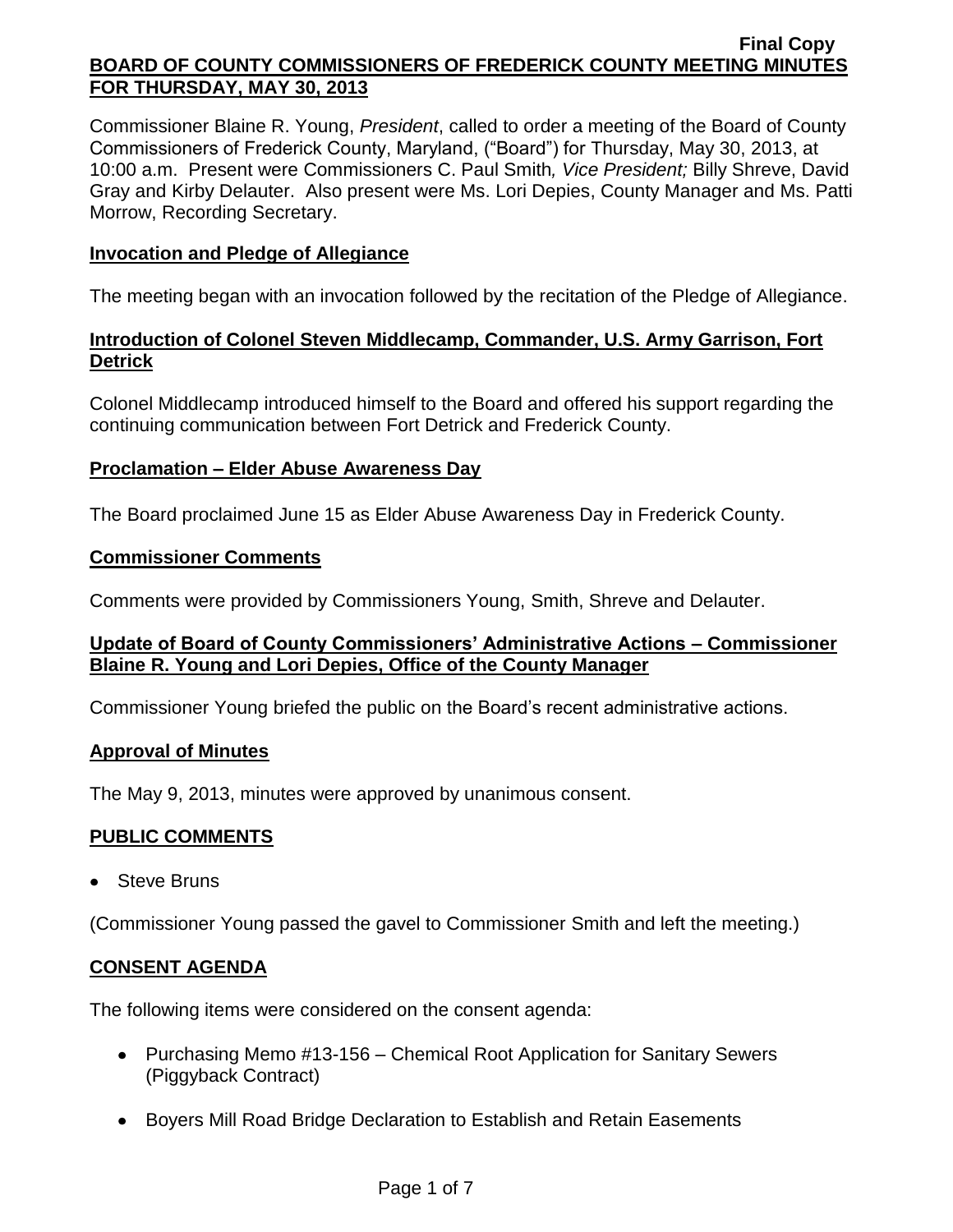• Reallocating Unused American Recovery and Reinvestment Act (ARRA) Funds

*Motion to approve the consent agenda as presented – Passed 4-0.*

| <b>COMMISSIONERS</b> | <b>MOTION</b> | <b>SECOND</b> | <b>YES</b> | <b>NO</b> | <b>ABSTAIN</b> | <b>NOT PRESENT</b> |
|----------------------|---------------|---------------|------------|-----------|----------------|--------------------|
| Young                |               |               |            |           |                |                    |
| <b>Smith</b>         |               |               |            |           |                |                    |
| <b>Shreve</b>        |               |               |            |           |                |                    |
| Gray                 |               |               |            |           |                |                    |
| <b>Delauter</b>      |               |               | `          |           |                |                    |

(Commissioner Smith passed the gavel back to Commissioner Young who reentered the meeting.)

# **PUBLIC HEARINGS**

# **Watershed Protection and Restoration Special Revenue Fund and Program – Shannon Moore, Community Development Division**

A public hearing was held, as duly advertised, on a stormwater utility fee as required by House Bill 987: Stormwater Management – Watershed Protection and Restoration Program.

Ms. Moore presented the proposed ordinance which included the following elements required by law:

- A stormwater mediation fee:
- A local watershed protection and restoration fund (i.e. special revenue fund); and
- A process for appeals, credits and hardship claims.

Public comment was received from:

- Senator David Brinkley
- Delegate Kelly Schulz
- Chris Kline

*Motion to approve and adopt the proposed ordinance setting the fee at one cent (\$0.01) per eligible property including the revisions presented by staff – Passed 3-2.*

| <b>COMMISSIONERS</b> | <b>MOTION</b> | <b>SECOND</b> | <b>YES</b> | <b>NO</b> | <b>ABSTAIN</b> | <b>NOT PRESENT</b> |
|----------------------|---------------|---------------|------------|-----------|----------------|--------------------|
| Young                |               | ^             |            |           |                |                    |
| <b>Smith</b>         |               |               |            |           |                |                    |
| <b>Shreve</b>        |               |               |            | ↗         |                |                    |
| Gray                 |               |               |            |           |                |                    |
| <b>Delauter</b>      |               |               |            |           |                |                    |

(A copy of the approved/adopted ordinance can be obtained in the County Manager's Office or from the county's website, [www.FrederickCountyMD.gov.](http://www.frederickcountymd.gov/))

## **Sale of 7630 Hayward Road Property – Richard McCain, Office of the County Attorney**

A public hearing was held, as duly advertised, on an offer to purchase county property located at 7630 Hayward Road, Frederick.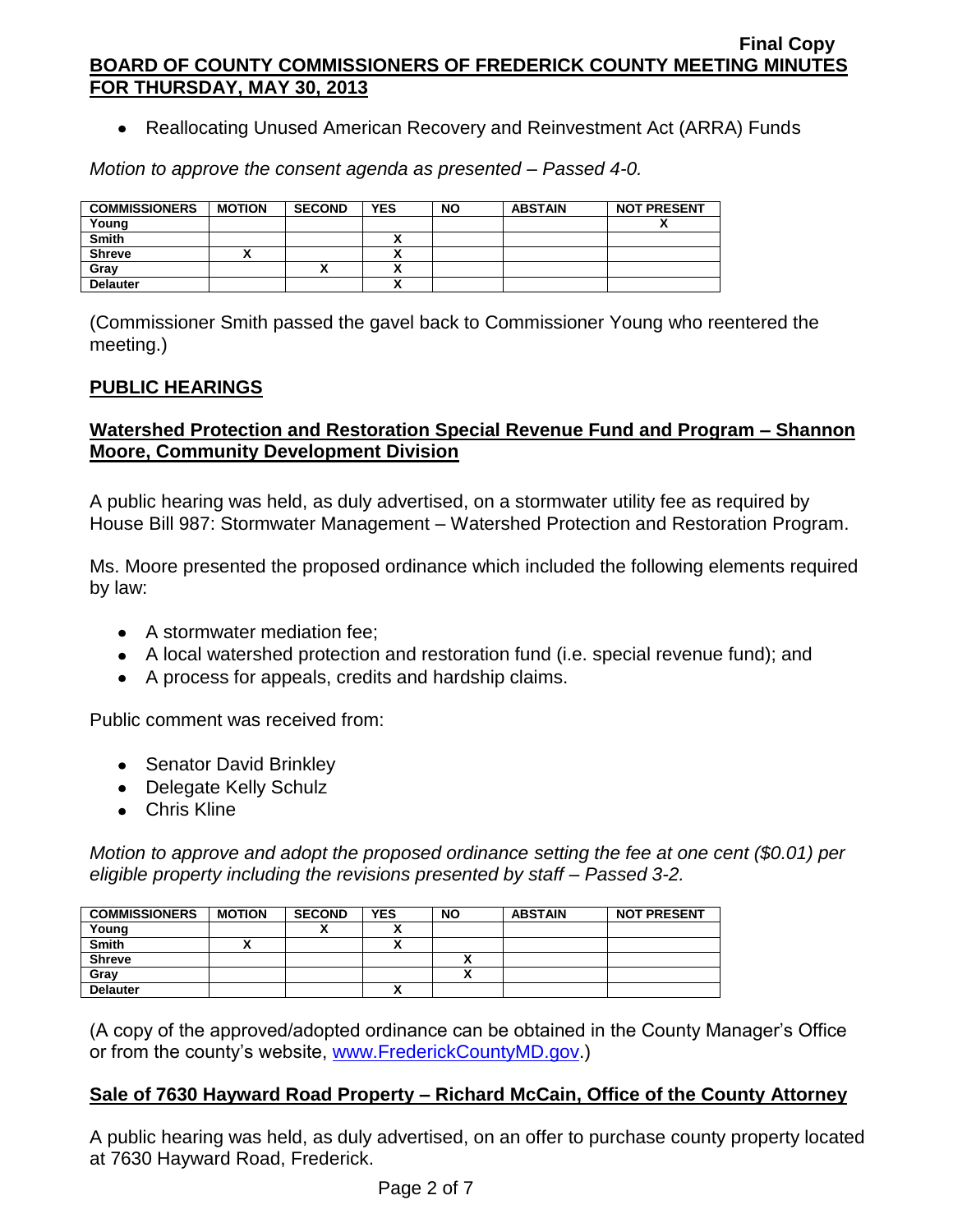Mr. McCain presented the offer from the Ausherman Development Corporation to purchase the Frederick County Public Schools former administrative support facility for \$1,371,714.50. Ms. Crystal Chamberlain, Public Works Division; and Mr. Ray Barnes, FCPS, commented on the purchase offer.

There was no public comment.

*Motion to approve the sale of the property noting the county had no need for the property; accept the offer of \$1,371,714.50 from the Ausherman Development Corporation; and property would be sold subject to the Board of Public Work's consent – Passed 4-0-1.*

| <b>COMMISSIONERS</b> | <b>MOTION</b> | <b>SECOND</b> | YES                  | <b>NO</b> | <b>ABSTAIN</b> | <b>NOT PRESENT</b> |
|----------------------|---------------|---------------|----------------------|-----------|----------------|--------------------|
| Young                |               |               | $\ddot{\phantom{a}}$ |           |                |                    |
| Smith                |               |               |                      |           |                |                    |
| <b>Shreve</b>        |               |               |                      |           |                |                    |
| Gray                 |               |               |                      |           |                |                    |
| <b>Delauter</b>      |               | ^             | ^                    |           |                |                    |

# **AGENDA BRIEFING**

Commissioner Young noted the Board would hold a public hearing on Tuesday, June 4 at 7:00 p.m. on a Developers Rights and Responsibilities Agreement and Consideration of a Combined APFO Letter of Understanding – Urbana/Natelli Projects.

### **ADMINISTRATIVE BUSINESS**

# **Bid Award – Purchasing Memo #13-145 – Custodial Services – Diane George, Finance Division**

*Motion to approve Purchasing Memo #13-145 as presented.*

| <b>COMMISSIONERS</b> | <b>MOTION</b> | <b>SECOND</b> | <b>YES</b> | <b>NO</b> | <b>ABSTAIN</b> | <b>NOT PRESENT</b> |
|----------------------|---------------|---------------|------------|-----------|----------------|--------------------|
| Young                |               |               |            |           |                |                    |
| <b>Smith</b>         |               |               |            |           |                |                    |
| <b>Shreve</b>        |               |               |            |           |                |                    |
| Gray                 |               | ^             |            |           |                |                    |
| <b>Delauter</b>      |               |               |            |           |                |                    |

## **Announcement of the New Green Homes Challenge Website – Shannon Moore and Nicole Robinson, Community Development Division**

Ms. Moore and Ms. Robinson presented the new interactive website for the New Green Homes Challenge program.

*No action was taken, this item was informational.*

## **Middletown Community Park Annexation Agreement – Michael Chomel, Office of the County Attorney**

Mr. Chomel presented the proposed annexation agreement.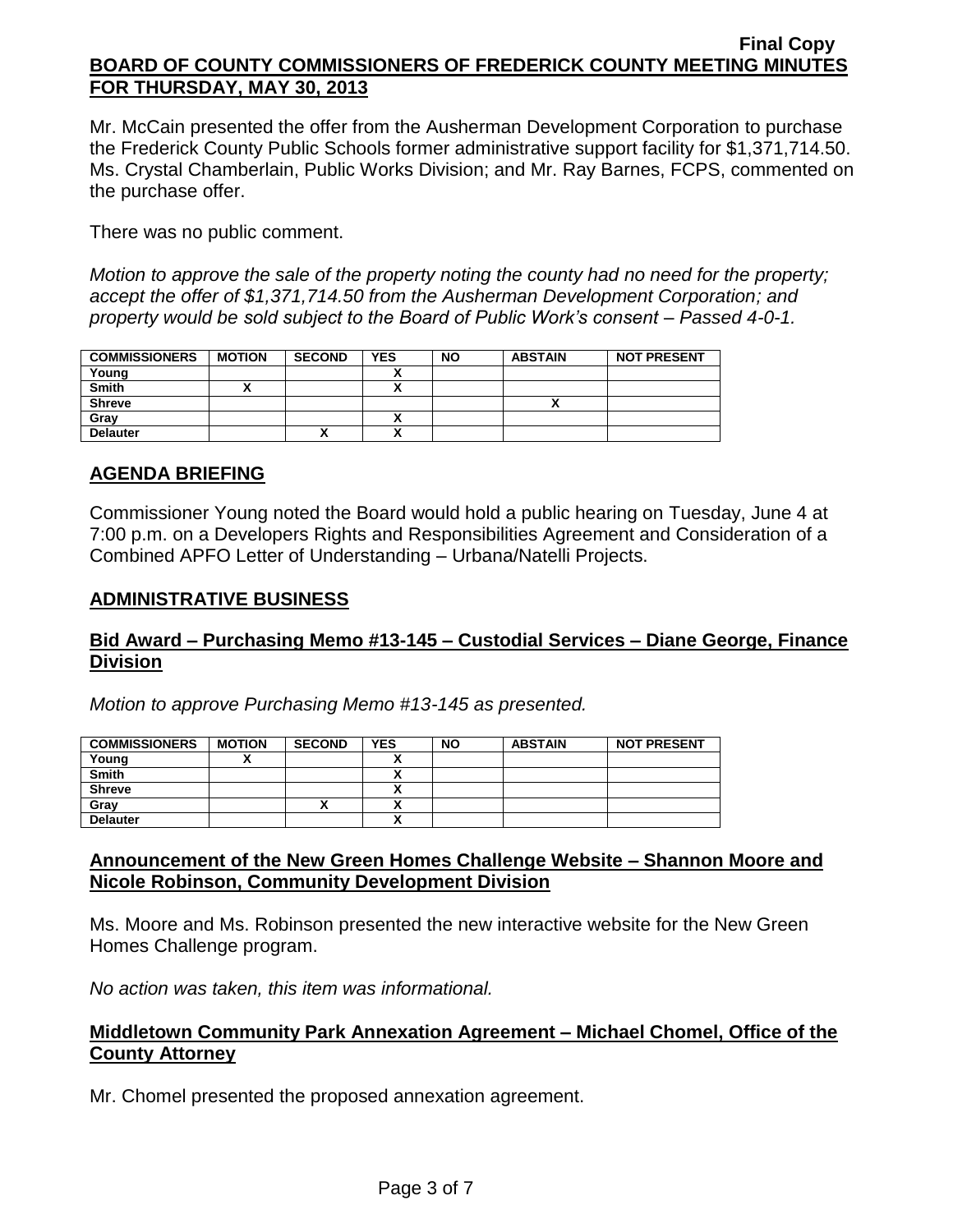*Motion to approve the annexation agreement as presented that would allow the Town of Middletown to annex the county-owned Middletown Community Park – Passed 5-0.*

| <b>COMMISSIONERS</b> | <b>MOTION</b> | <b>SECOND</b> | <b>YES</b> | <b>NO</b> | <b>ABSTAIN</b> | <b>NOT PRESENT</b> |
|----------------------|---------------|---------------|------------|-----------|----------------|--------------------|
| Young                |               |               |            |           |                |                    |
| <b>Smith</b>         |               |               |            |           |                |                    |
| <b>Shreve</b>        |               | ↗             |            |           |                |                    |
| Grav                 |               |               |            |           |                |                    |
| <b>Delauter</b>      |               |               |            |           |                |                    |

## **Letter of Support for Heart of the Civil War Grant Applicants – Denis Superczynski, Community Development Division**

Mr. Superczynski presented the request for a letter of support for eight (8) Frederick County applicants seeking funding through the Maryland Heritage Areas Authority in FY 2014, for projects in the local Heart of the Civil War Heritage Area.

*Motion to approve the submission of a combined letter of recommendation for the eight (8) projects seeking state grant funding through the Maryland Heritage Areas Authority FY 2014 Project Grant Program – Passed 5-0.*

| <b>COMMISSIONERS</b> | <b>MOTION</b> | <b>SECOND</b> | YES                      | <b>NO</b> | <b>ABSTAIN</b> | <b>NOT PRESENT</b> |
|----------------------|---------------|---------------|--------------------------|-----------|----------------|--------------------|
| Young                |               |               |                          |           |                |                    |
| <b>Smith</b>         |               |               | $\overline{\phantom{a}}$ |           |                |                    |
| <b>Shreve</b>        |               | Λ             |                          |           |                |                    |
| Gray                 |               |               |                          |           |                |                    |
| <b>Delauter</b>      |               |               | $\ddot{\phantom{a}}$     |           |                |                    |

## **Ridgecrest Business Incubator – Commissioner Billy Shreve**

Mr. John Laughlin briefed the Board on the Ridgecrest Business Incubator.

*No action was taken, this item was informational.*

## **Frederick Innovative Technology Center, Inc. (FITCI) Memorandum of Understanding – Helen Riddle, Community Development Division**

Ms. Riddle, Mr. Richard Griffin, The City of Frederick; and Mr. Don Schilling, Chairman, FITCI, commented on the MOU.

*Motion by Commissioner Shreve to approve the MOU for a period of one (1) year received no second.*

*Motion to approve the MOU as presented with \$40,000 of county support and a request that FITCI provide to the Board quarterly reports (including financials and bank statements) via email – Passed 4-1.*

| <b>COMMISSIONERS</b> | <b>MOTION</b> | <b>SECOND</b> | <b>YES</b> | <b>NO</b> | <b>ABSTAIN</b> | <b>NOT PRESENT</b> |
|----------------------|---------------|---------------|------------|-----------|----------------|--------------------|
| Young                |               |               |            |           |                |                    |
| <b>Smith</b>         |               |               |            |           |                |                    |
| <b>Shreve</b>        |               |               |            |           |                |                    |
| Grav                 |               |               |            |           |                |                    |
| <b>Delauter</b>      |               |               |            |           |                |                    |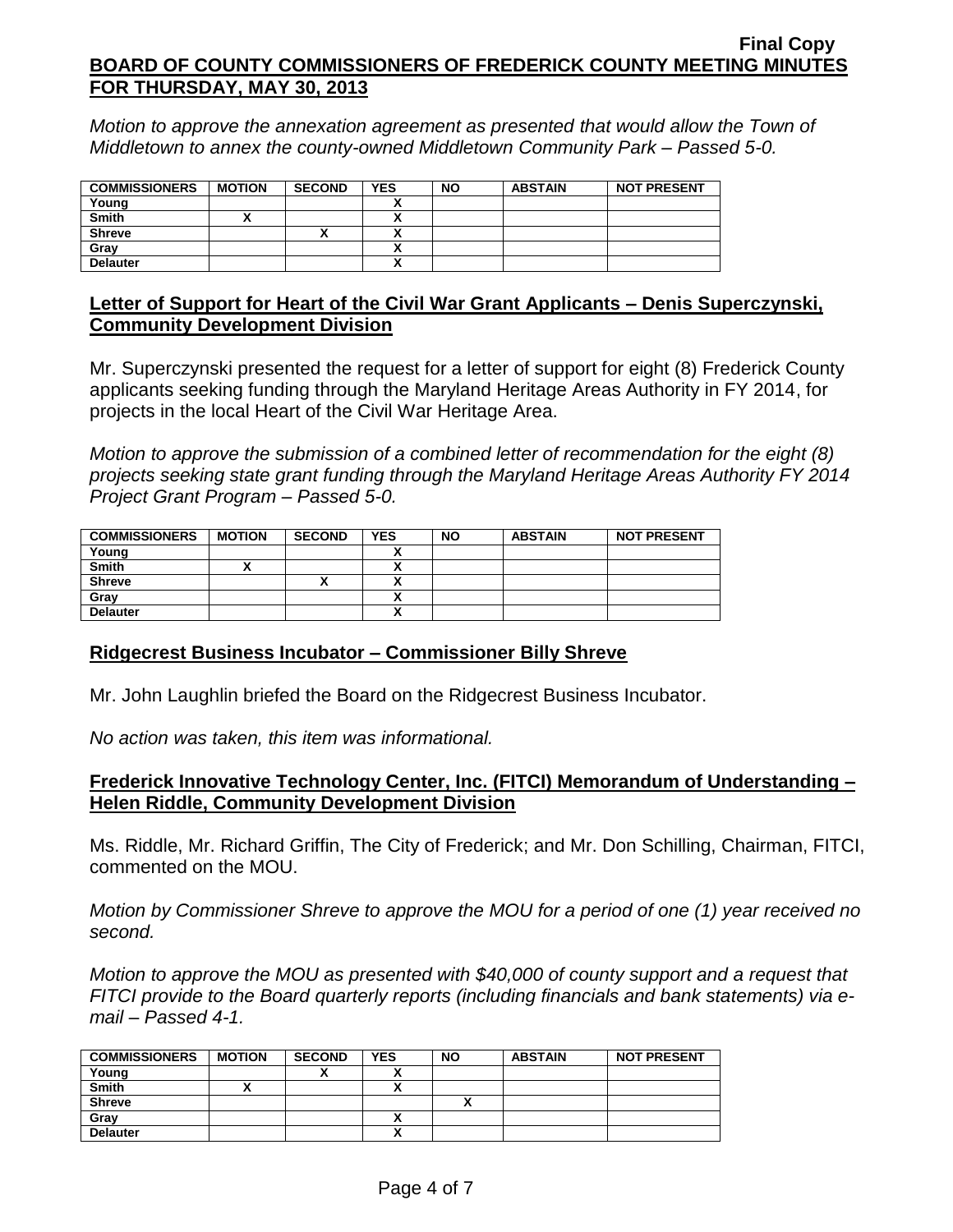Mr. Chris Kemp, Kemp Bio, spoke to the Board on his experience with FITCI program.

## **FY 2014 Fee Resolution for the Department of Permits and Inspections and the Planning and Development Review Functions of the Community Development Division – Gary Hessong, Community Development Division**

Mr. Hessong and Mr. Eric Soter, Community Development Division presented the updates to the fee schedules.

*Motion to adopt the proposed resolution to update the fee schedule for the Department of Permits and Inspections and the Development Review functions of the Community Development Division – Passed 5-0.*

| <b>COMMISSIONERS</b> | <b>MOTION</b> | <b>SECOND</b> | <b>YES</b>                           | <b>NO</b> | <b>ABSTAIN</b> | <b>NOT PRESENT</b> |
|----------------------|---------------|---------------|--------------------------------------|-----------|----------------|--------------------|
| Young                |               |               |                                      |           |                |                    |
| Smith                |               |               | $\ddot{\phantom{a}}$                 |           |                |                    |
| <b>Shreve</b>        |               |               | $\overline{\phantom{a}}$             |           |                |                    |
| Grav                 |               |               | $\ddot{\phantom{a}}$<br>~            |           |                |                    |
| <b>Delauter</b>      |               |               | $\ddot{\phantom{0}}$<br>$\mathbf{v}$ |           |                |                    |

(A copy of the approved/adopted resolution can be obtained in the County Manager's Office or from the county's website, [www.FrederickCountyMD.gov.](http://www.frederickcountymd.gov/))

# **Update of the Standard Stormwater Management Deed of Easement and Maintenance Agreement – Gary Hessong, Community Development Division**

Mr. Hessong presented the draft standard agreement to be used when development proposes micro scale facilities as required by the 2007 SWM Act. He indicated the agreement would streamline and provide a cost effective method of meeting the requirements that allow for required county maintenance and inspection functions.

*Motion to approve the updated agreement – Passed 5-0.*

| <b>COMMISSIONERS</b> | <b>MOTION</b> | <b>SECOND</b> | <b>YES</b> | <b>NO</b> | <b>ABSTAIN</b> | <b>NOT PRESENT</b> |
|----------------------|---------------|---------------|------------|-----------|----------------|--------------------|
| Young                |               |               |            |           |                |                    |
| <b>Smith</b>         |               |               |            |           |                |                    |
| <b>Shreve</b>        |               |               |            |           |                |                    |
| Grav                 |               |               |            |           |                |                    |
| <b>Delauter</b>      |               |               | n          |           |                |                    |

(Commissioner Delauter left the room.)

## **First Amendment to the Potomac River Water Supply Agreement (PRWSA) – Kevin Demosky, Utilities and Solid Waste Management Division**

Mr. Demosky presented the proposed amendment to the PRWSA as requested by The City of Frederick (City) to amend Section 30 of the PRWSA that would allow The City to update Exhibit 4 on an annual basis.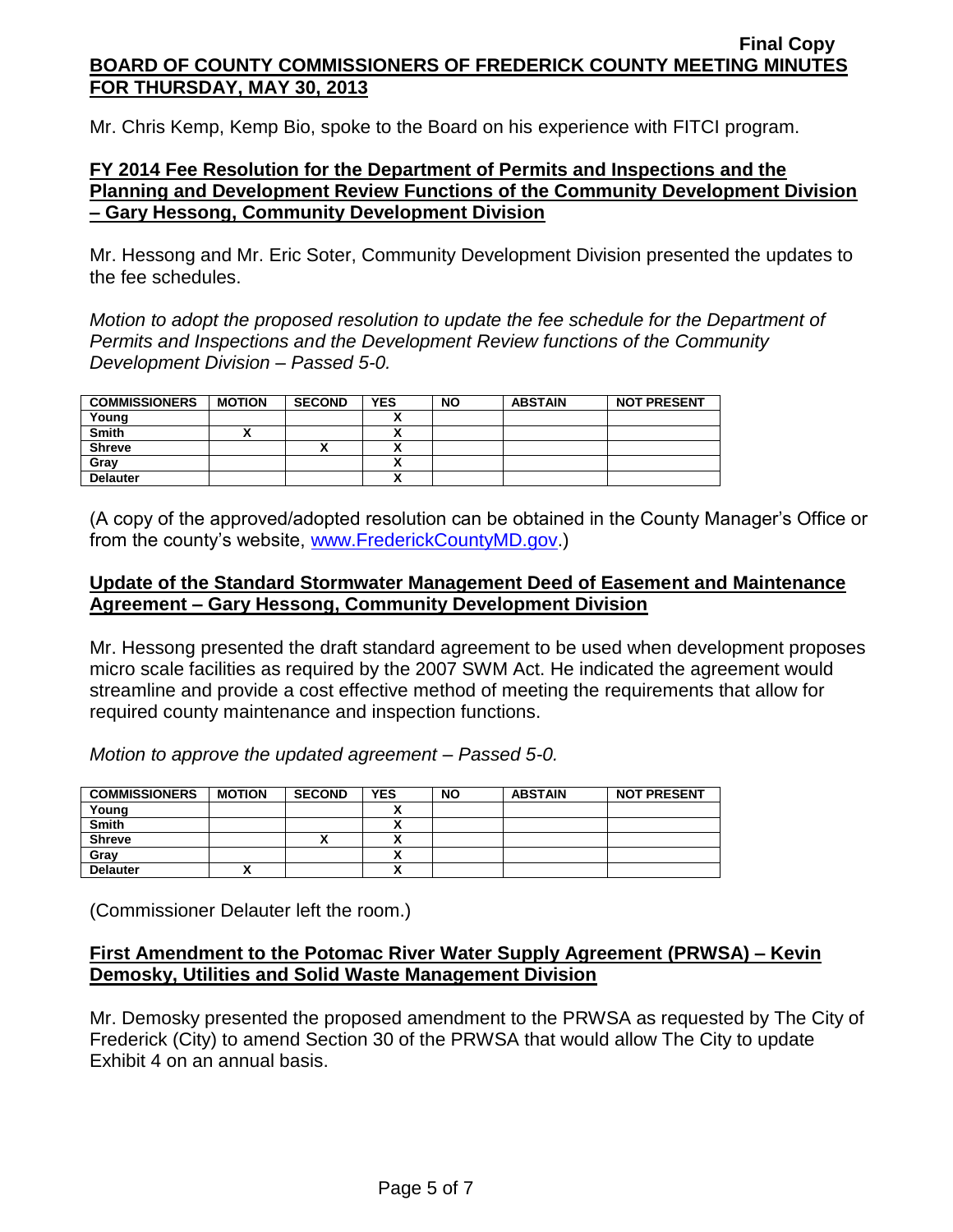*Motion to approve the first amendment to the PRWSA as presented – Passed 3-1.*

| <b>COMMISSIONERS</b> | <b>MOTION</b> | <b>SECOND</b> | <b>YES</b> | <b>NO</b> | <b>ABSTAIN</b> | <b>NOT PRESENT</b>       |
|----------------------|---------------|---------------|------------|-----------|----------------|--------------------------|
| Young                |               |               |            |           |                |                          |
| <b>Smith</b>         |               |               |            |           |                |                          |
| <b>Shreve</b>        |               |               |            |           |                |                          |
| Gray                 |               |               | $\cdot$    |           |                |                          |
| <b>Delauter</b>      |               |               |            |           |                | $\overline{\phantom{a}}$ |

### **Intergovernmental Agreement with the Maryland Environmental Service (MES) for Citizen and Agricultural Scrap Tire Drop-off Day 2013 – Phil Harris, Utilities and Solid Waste Management Division**

Ms. Lori Finafrock, Utilities and Solid Waste Management Division, presented the request to enter into an Intergovernmental Agreement with the MES to hold a Scrap Tire Drop-off Day event.

*Motion to approve the Intergovernmental Agreement with the MES – Passed 4-0.*

| <b>COMMISSIONERS</b> | <b>MOTION</b> | <b>SECOND</b> | <b>YES</b>   | <b>NO</b> | <b>ABSTAIN</b> | <b>NOT PRESENT</b> |
|----------------------|---------------|---------------|--------------|-----------|----------------|--------------------|
| Young                |               |               |              |           |                |                    |
| <b>Smith</b>         |               |               | ~            |           |                |                    |
| <b>Shreve</b>        |               |               | $\mathbf{v}$ |           |                |                    |
| Gray                 |               |               |              |           |                |                    |
| <b>Delauter</b>      |               |               |              |           |                | Δ                  |

(Commissioner Delauter returned to the meeting.)

## **Update on the Citizens Care and Rehabilitation Center / Montevue Assisted Living – Stephen Ryan, LW Consulting Services, Inc.**

Mr. Ryan reviewed the financial results for CCRC/MAL for the ten (10) months ended April 30, 2013. Mr. Bob Aims, CCRC / MAL, and Ms. Erin White, Finance Division, commented on the financials.

*No action was taken, this item was informational.*

## **COMMISSIONER COMMENTS**

None.

## **PUBLIC COMMENTS**

None.

## **QUESTIONS – PRESS**

None.